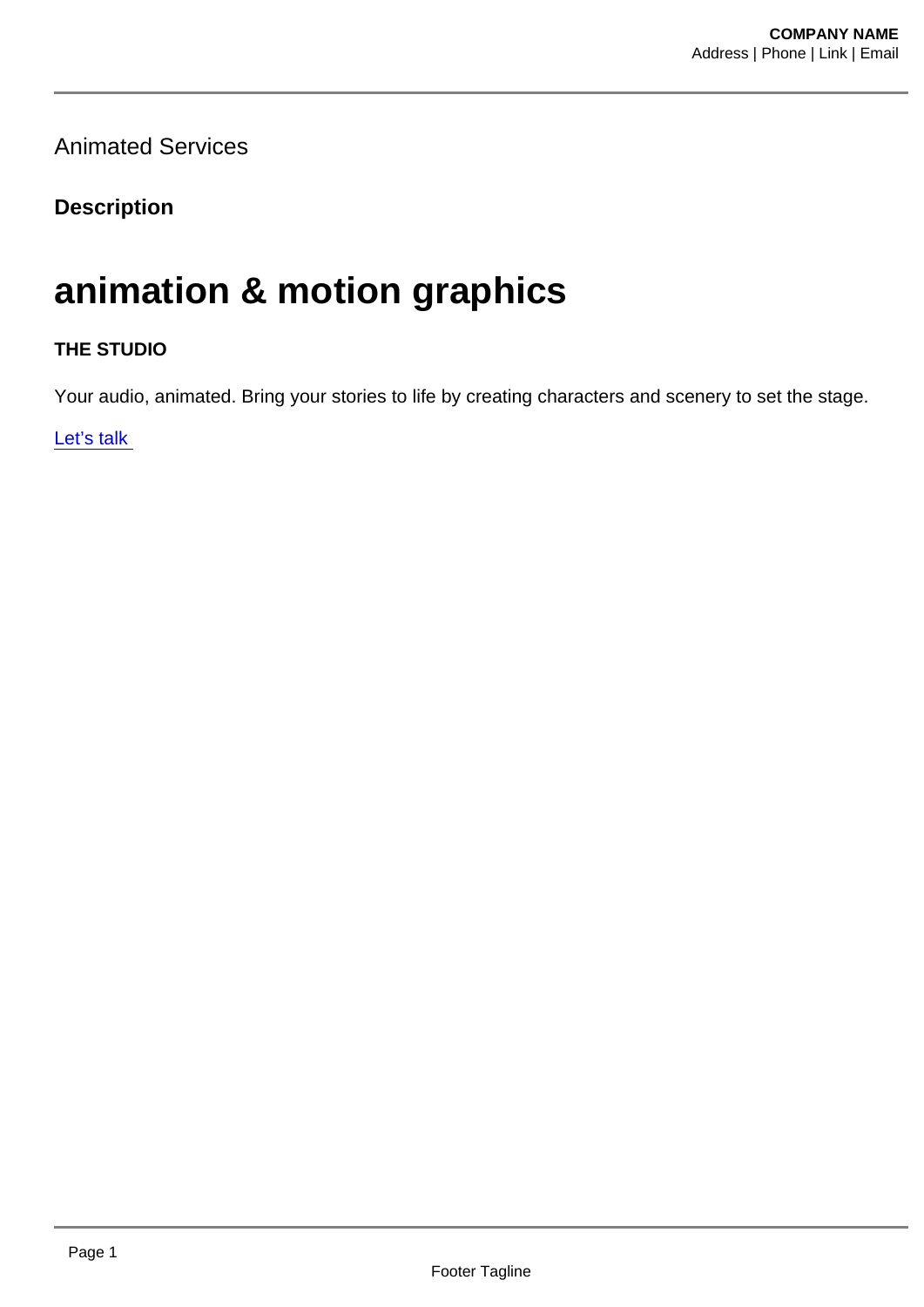

00:00:00 00:00:05

# **go beyond the static**

**studio animation services**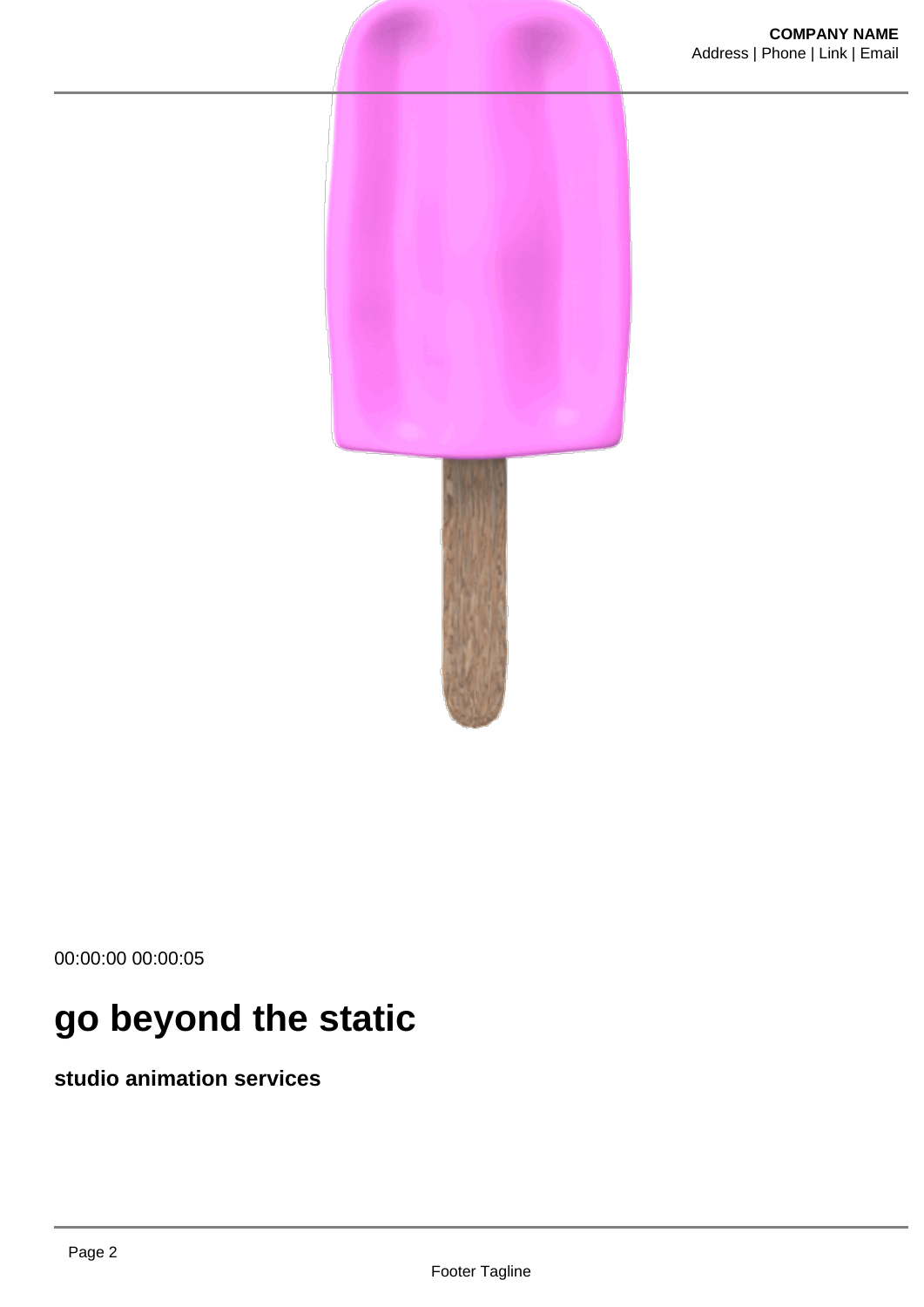2d animation

3d animation

motion gfx

# highlights

Play Video Play Video [find us on youtube](https://www.youtube.com/channel/UC0L5d2vJaZRlvTMOZfryJdQ) 

### 2D Animation

In 2D animation, every part of the animated piece appears on a flat surface with objects and characters created in a two-dimensional space. Frames define a sequence that is then moved at varying speeds to create the illusion of motion. It's the OG style of animation (and one of our favorites!).

#### 3D Animation

With 3D animation, objects have a three-dimensional, lifelike depth. Because "depth" introduces other variables into a piece of animation (like shadows and lighting) the process of 3D animation can be a little more complex, but offers lots of room for creativity!

#### motion gfx

Motion graphics is where animation and graphic design meet. It's animation, but with text or digital design elements as the major components. There's an emphasis on special effects, transitions, and movement to tell a story.

## let's talk

Have a question or need help with a project? Let's chat and see what we can do for you!

Name Please enter your name. Email Please enter a valid email address. Phone Please enter a valid phone number. What can we help with? Please type your message.

SEND Message failed. Please try again.

Thanks for your message! We'll be in touch soon.

Date Created